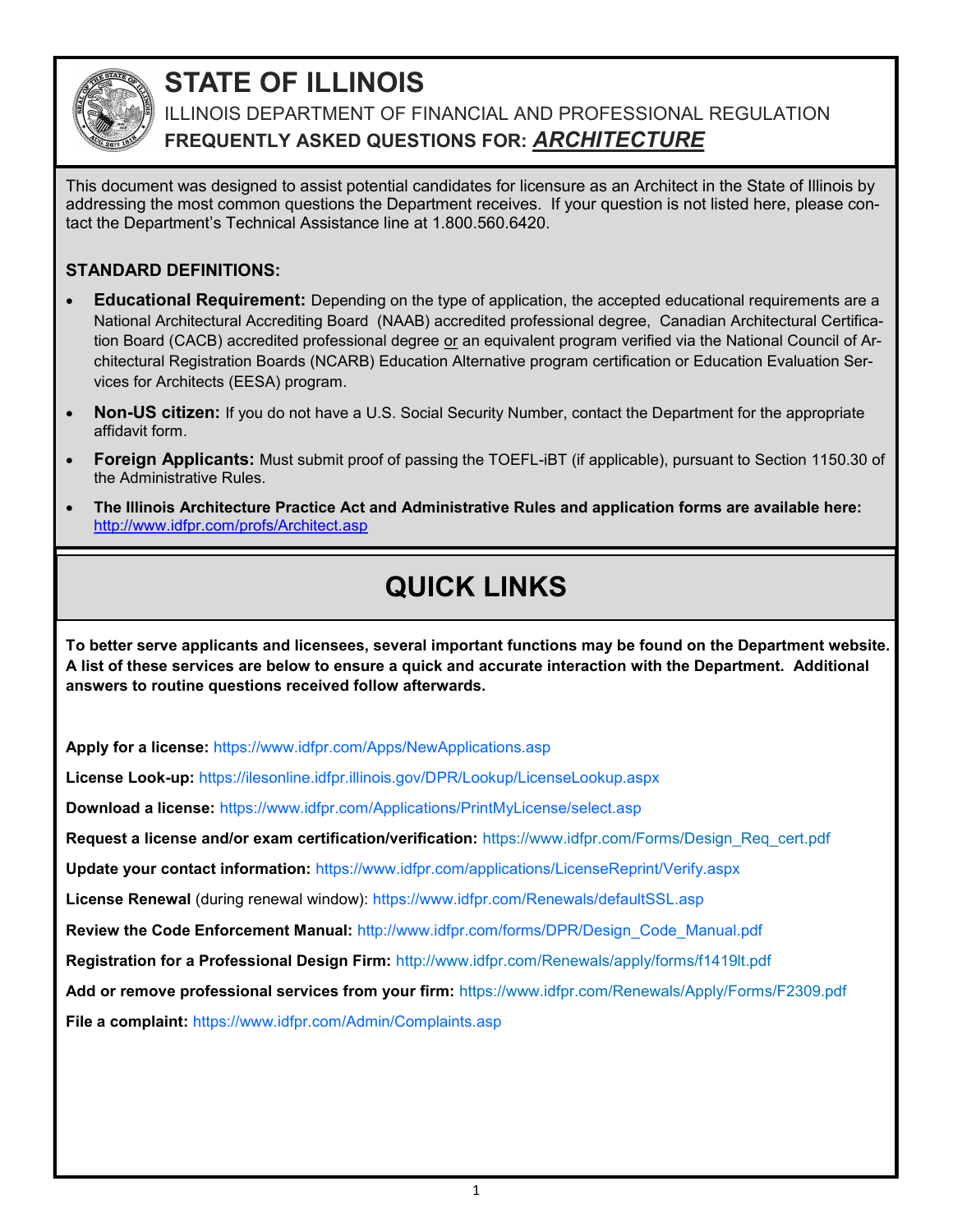### **ARCHITECT REGISTRATION EXAMINATION**

### **Question: Am I eligible to take the Architect Registration Examination (ARE) in Illinois?**

**Answer:** If you have an NAAB degree, CACB degree, NCARB Education Alternative program certification, or EESA equivalent, you may register with NCARB under the Illinois Direct Registration Program to take the ARE.

#### **Question: I have a pre-professional degree. Am I eligible to take the ARE and/or be licensed in Illinois?**

**Answer:** As of January 1, 2016, Illinois no longer accepts applications for initial licensure with a Pre-Professional Degree, pursuant to Section 1150.10 of the Administrative Rules.

If you have a Pre-Professional Degree, you have the following two options to become licensed in Illinois:

- 1. Return to school and acquire a NAAB accredited degree in Architecture. If you are licensed prior to the accredited degree, you would submit the application to the Department with the additional transcripts from the NAAB accredited program as your record from NCARB would still be a "Buff cover".
- 2. Become licensed in another jurisdiction and then acquire certification through the NCARB Education Alternative program which would change your NCARB record to a "Blue" or certificate record). Illinois will accept the certification from NCARB as you will have been determined to have met NCARB specific requirements.

**Question: I failed a portion of the ARE and want to have the Board review the exam portion. Answer:** The Illinois Architecture Licensing Board does not allow for review of ARE examinations. Illinois abides by the ruling and outcomes provided by Prometrics and approved by NCARB.

# **INITIAL (FIRST) LICENSURE**

#### **Question: I have recently passed all portions of the ARE and have completed my AXP. Now what?**

**Answer:** To be licensed, submit the current application for licensure as an Architect (available on the Department's website), the fee of \$100 payable to IDFPR, the required affidavit, any other supporting documents required if you are a foreign graduate and request your NCARB Record to be transmitted to the Illinois jurisdiction.

### **ENDORSEMENT/COMITY/RECIPROCITY OF LICENSE**

### **Question: I am currently licensed as an Architect in another U.S. jurisdiction OR Canada and want to be licensed in Illinois. Now What?**

**Answer:** You must meet the requirements for Illinois licensure at the time you were originally licensed, pursuant to Section 1150.60 of the Administrative Rules. To be licensed, submit the current application for licensure as an Architect by Endorsement (available on the Department's website), the fee of \$100 payable to IDFPR, the required affidavit, any other supporting documents required if you are a foreign graduate and request your NCARB Record to be transmitted to the Illinois jurisdiction (or the equivalent documents as shown in the application checklist).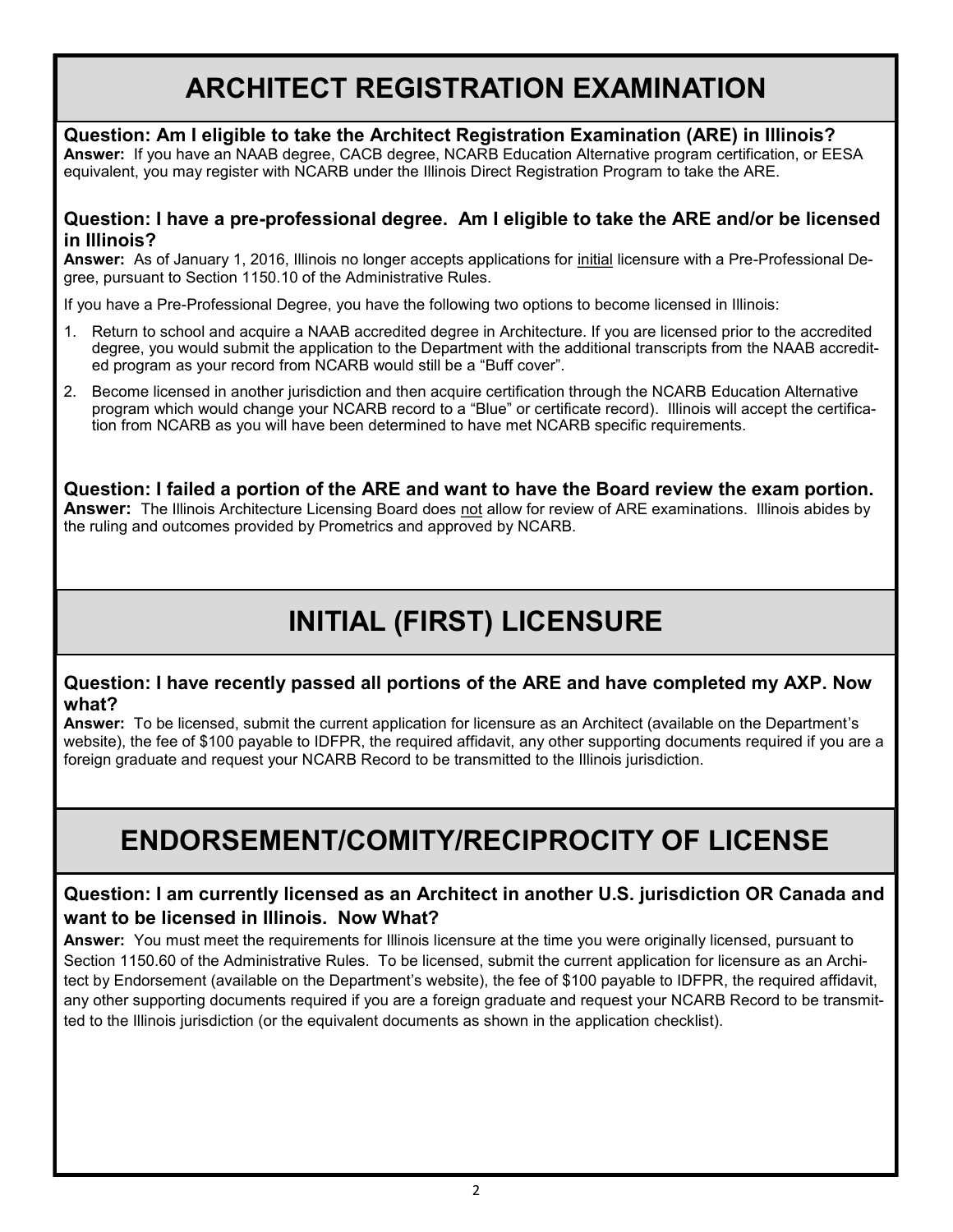### **RESTORE AN EXPIRED LICENSE**

#### **Question: My Illinois Architect license is expired/not-renewed and I want to restore it to active status. Now what?**

**Answer:** Applicants for restoration of their Illinois Architect license must meet the requirements of Section 1150.70 of the Administrative Rules at the time of application. If your license has been expired for less than three (3) years, submit a written request to the Department and include the below. Note, your request may take up to eight (8) weeks.

- Name
- License Number
- Current Address
- Valid Email Address for department notifications, license download link and renewal notices.
- A U.S. check totaling the amount of lapsed fees (current renewal fee for each missed renewal period and a \$50 late fee), payable to IDFPR.
- Proof of completing 24 CE's (including 16 HSW) within the last 24 months pursuant to Section 1150.105 of the Administrative Rules, prior to your request to restore. You must submit proof in the form of certificates or other documents (*an AIA log will suffice)*.
- Child Support Statement which can be one of the following (with your signature next to the statement):
	- 1.Child Support does not apply to me.
	- 2.I am current with Child Support
	- 3.I am not current with Child Support.

Send your request to: Illinois Department of Financial and Professional Regulation Division of Professional Regulation 3rd Floor/Licensure Administration Unit 320 West Washington St. Springfield, IL 62786

**IMPORTANT NOTICE:** *If your Architect license has been expired/not-renewed for over three (3) years, contact the Department for instructions/forms to restore your license pursuant to Section 1150.70 of the Administrative Rules.* 

### **RESTORE AN INACTIVE LICENSE**

#### **Question: My Illinois Architect license is inactive and I want to restore it to active status. Now what?**

**Answer:** Applicants for restoration of their Illinois Architect license must meet the requirements of Section 1150.70 of the Administrative Rules at the time of application. If your license has been inactive for less than three (3) years, submit a written request to the Department and include the below. Note, your request may take up to eight (8) weeks.

- Name
- License Number
- Current Address
- Valid Email Address for department notifications, license download link and renewal notices.
- A U.S. check totaling the amount of the current renewal fee, payable to IDFPR.
- Proof of completing 24 CE's (including 16 HSW) within the last 24 months pursuant to Section 1150.105 of the Administrative Rules, prior to your request to restore. You must submit proof in the form of certificates or other documents (*an AIA log will suffice)*.
- Child Support Statement which can be one of the following (with your signature next to the statement): 1.Child Support does not apply to me.
	- 2.I am current with Child Support
	- 3.I am not current with Child Support.

Send your request to: Illinois Department of Financial and Professional Regulation Division of Professional Regulation 3rd Floor/Licensure Administration Unit 320 West Washington St. Springfield, IL 62786

**IMPORTANT NOTICE:** *If your Architect license has been inactive for over three (3) years, contact the Department for instructions/forms to restore your license pursuant to Section 1150.70 of the Administrative Rules.*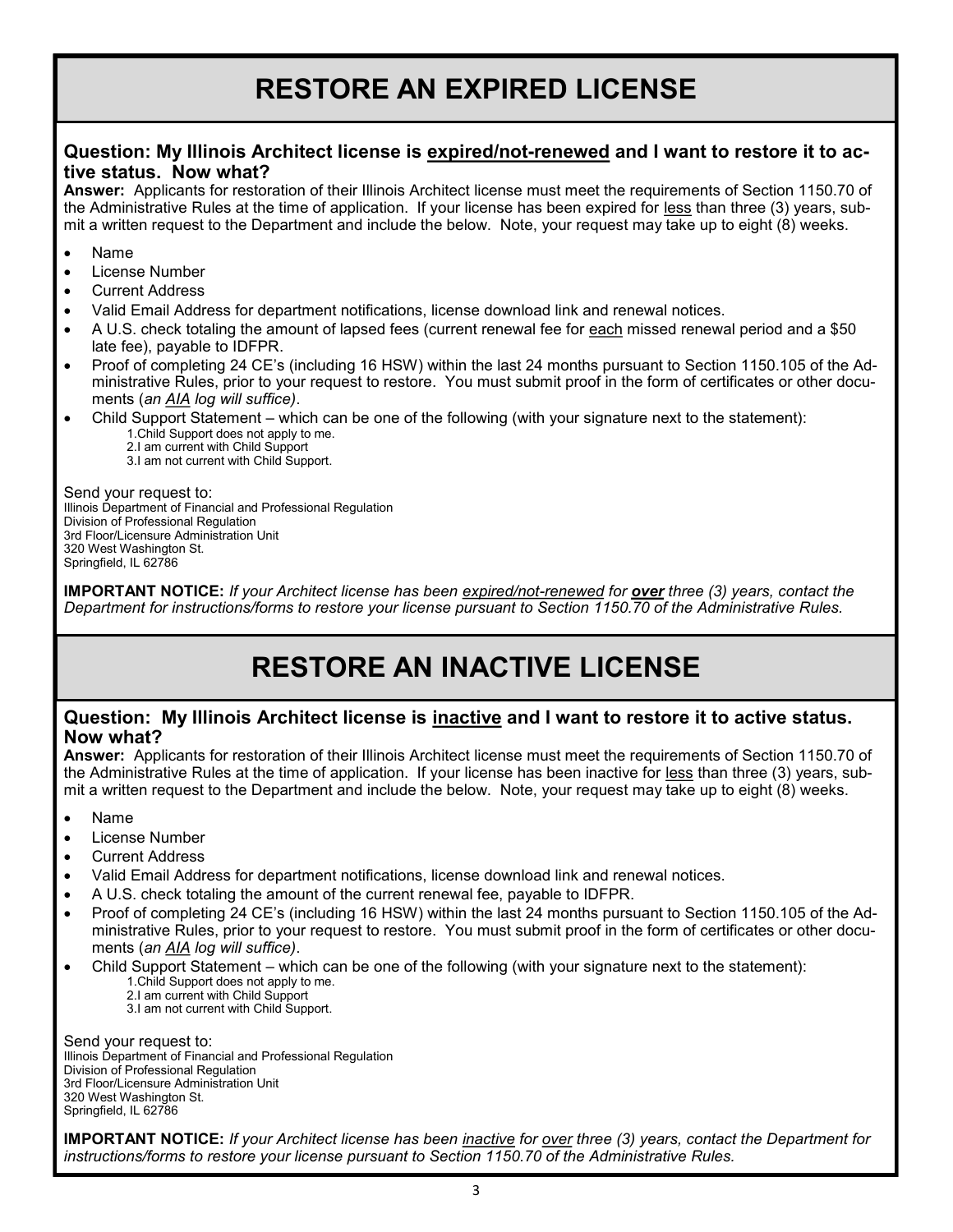### **PROFESSIONAL DESIGN FIRM REGISTRATION**

#### **Question: My Professional Design Firm is planning to do business in Illinois. Now what?**

**Answer:** Offering or performing work in Illinois without proper license and authorization is a violation of each Design Profession Act. All firms offering professional services (Architecture, Professional Engineering, Structural Engineering and/or Land Surveying) in Illinois must be licensed by this Department as a Professional Design Firm and must also be authorized by the Illinois Secretary of State to transact business in Illinois.

You must have an individual who is licensed in Illinois who will be dedicated as a managing agent-in-charge for each profession that you wish to offer (Professional Engineering and Structural Engineering are licensed separately in Illinois and neither can offer the other's services). If offering Land Surveying, each office in Illinois must have a resident Land Surveyor, licensed in Illinois. If offering Architecture, each office in Illinois must have a resident Architect, licensed in Illinois. For an Architect, that individual must be a Director/Member/Partner and the firm must meet the 2/3rds requirements of the Act.

Steps:

- 1. Submit the individual's applications for licensure for each profession.
- 2. At the same time as #1 above, submit an application to the Illinois Secretary of State for the Authority to Transact Business in Illinois. The following is a link to the SOS website:<http://www.cyberdriveillinois.com/>. All foreign (non-domestic to Illinois) firms must have a resident financial agent to handle the paperwork (SOS can recommend some services that offer resident financial agents – not to be confused with the managing agent-in-charge of professional services). The purpose clause(s) MUST meet the following criteria: One for each profession that your firm will be offering and all requirements of that particular Act and Administrative Rules. *Samples below.*
- 3. Once the individual(s) are licensed, submit the Professional Design Firm application ([Design Firm Registration\)](http://www.idfpr.com/Renewals/apply/forms/f1419lt.pdf) with the filed papers from the Illinois SOS, the resolution of the Board/Members/Partners designating the managing agent(s), copies of the Illinois license and seal and signature, and the fee.
- 4. Board Resolutions (one for each profession) from the Directors/Members/Partners, stating that the individual (with license number) is designated as the managing agent. For the Architect, it must also state that the individual is a Director/ Member/Partner of the Firm which must meet the 2/3rds requirement of the Architecture Act.
- 5. For Architects, a listing of the Directors/Members/Partners and their active license number (either in Illinois or in another jurisdiction) of each individual. *Sample below.*

#### **Sample Purpose Clauses:**

- 1. To practice Land Surveying; provided that the managing agent in charge of the land surveying activities in Illinois is a Licensed Land Surveyor, licensed pursuant to the Illinois Land Surveying Practice Act.
- 2. To practice Professional Engineering: provided that the managing agent in charge of the professional engineering activities in this State is a registered professional engineer, licensed pursuant to the Illinois Professional Engineering Practice Act.
- 3. To practice Structural Engineering: provided that the managing agent in charge of the structural engineering activities in this State is a registered structural engineer, licensed pursuant to the Illinois Structural Engineering Practice Act.
- 4. To practice Architecture: provided that 2/3rds of the (Board of Directors/Members/Partners) are licensed design professionals and the managing agent in charge of the architectural activities in this State is a (Director/Member/Partner) and is a registered architect, licensed pursuant to the Illinois Architecture Practice Act.

#### **Sample Board Resolution Reference:**

If the firm's practice includes architecture, the design professional designated as the managing agent for architecture must be a member of the board of directors, full partner, or member of LLC or LLP.

The corporate resolution should include the managing agents Member/Director/Partner information as well. The corporate resolution must be an original.

A written statement must be made for each managing agent/profession.

#### **RESOLUTION**

*The (Board of Directors/Members/Partners) of (Name of Firm), designates (Name of design professional) who is licensed in Illinois as a (Profession), (License number)(Member of the Board of Directors/Members/Partners – for architects ONLY), and a full time employee, as the managing agent in charge of all the (Profession) activities in Illinois.*

*\_\_\_\_\_\_\_\_\_\_\_\_\_\_\_\_\_\_\_\_\_\_\_\_\_\_ (DATE) \_\_\_\_\_\_\_\_\_\_\_\_\_\_\_\_\_\_\_\_\_\_\_\_\_\_ (DATE)* 

*\_\_\_\_\_\_\_\_\_\_\_\_\_\_\_\_\_\_\_\_\_\_\_\_\_\_ (DATE) \_\_\_\_\_\_\_\_\_\_\_\_\_\_\_\_\_\_\_\_\_\_\_\_\_\_ (DATE)*